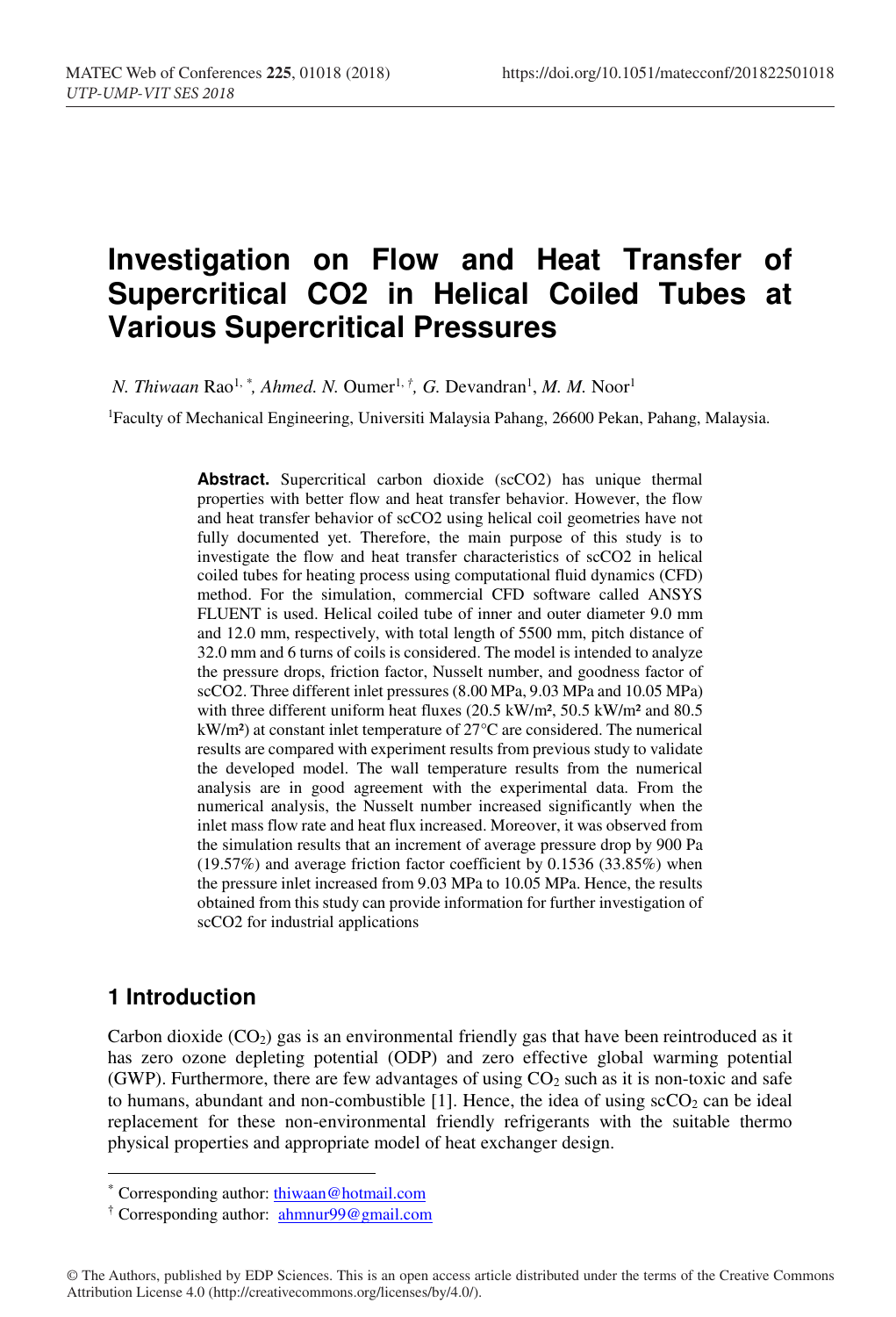In other hand, supercritical carbon dioxide ( $\rm{scCO_2}$ ) fluid that exits in neither liquid nor gas when the pressure applied is 7.39 MPa at temperature of 31.1°C [2]. At the point where  $\rm{scCO}_{2}$  reaches near to critical point, the physical properties shows extremely rapid variations with a change in temperature and pressure which is getting more attention by many researchers nowadays as it has high demand in many engineering applications [3]. It is used as working refrigerators fluid in air conditioning system The type of heat exchanger used to study the characteristics of  $\sec O_2$  by researches are mostly in the form of vertical and horizontal tubes, miniatures, plates, fins and coils. Most of the heat exchangers are made up of stainless steel material which has been used by previous researchers in their experimental studies [4]. Many studies and experiments were done by researchers on  $\sec O_2$  using one or two parameters for cooling or heating process for both numerical and experimental studies [5]. However, a numerical simulation of developed mesh independent of circular helical coiled tube for  $\rm{scCO_2}$  using three parameters which are inlet pressure, inlet mass flow rate and surface heat flux at constant inlet and outlet temperatures that uses air as medium fluid flow around the coil for heating process haven't fully documented yet. Therefore, intensive research is carried out to fully understand the behavior of  $\rm{scCO<sub>2</sub>}$  in circular helical coiled tubes with all the aforementioned specific boundary conditions applied. The thermo physical properties of scCO<sub>2</sub> such as density ( $\rho$ ), specific heat capacity ( $C_p$ ), viscosity ( $\mu$ ) and thermal conductivity (*k*) are obtained from the chemistry web book of National Institute Science and Technology (NIST) [6].

The main purpose of this study is to determine the thermo-fluid properties of  $\text{scCO}_2$ namely Nusselt number, Colburn factor, pressure drop and friction factor for three different inlet pressures. This study is expected to provide better knowledge on  $\text{scCO}_2$ .

### **2 Mathematical Formulations**

### **2.1 Governing Equations**

In this study, the flow field is assumed to be incompressible, steady and non-isothermal. Therefore, the governing equations for the continuity, momentum and energy can respectively be expressed as [7-10]:

$$
\vec{\nabla} \cdot \vec{V} = 0 \tag{1}
$$

$$
\rho \frac{D\vec{V}}{Dt} = \rho \left[ \frac{\partial \vec{V}}{\partial t} + (\vec{\nabla} \cdot \vec{V})\vec{V} \right] = -\vec{\nabla}P + \rho g + \mu \vec{\nabla}^2 \vec{V}
$$
\n(2)

$$
\rho C_P \left( \frac{\partial T}{\partial t} + \vec{V} \cdot \vec{\nabla} T \right) = k \vec{\nabla}^2 T + \dot{\gamma} \cdot \tau
$$
\n(3)

where  $\nabla$  is divergence operator and *V* is velocity vector of the fluid (m/s),  $\rho$  is density of the fluid (kg/m<sup>3</sup>), *t* is time (seconds), *P* is the hydrostatic pressure (Pa), *g* is gravitational acceleration (m/s<sup>2</sup>) and  $\mu$  in the fluid viscosity (kg/m.s).  $C_p$  is the specific heat (J/kg.K), and *k* is the thermal conductivity (W/m.K). The term  $\dot{\gamma}$  represents the shear rate, and  $\tau$  is the total stress tensor.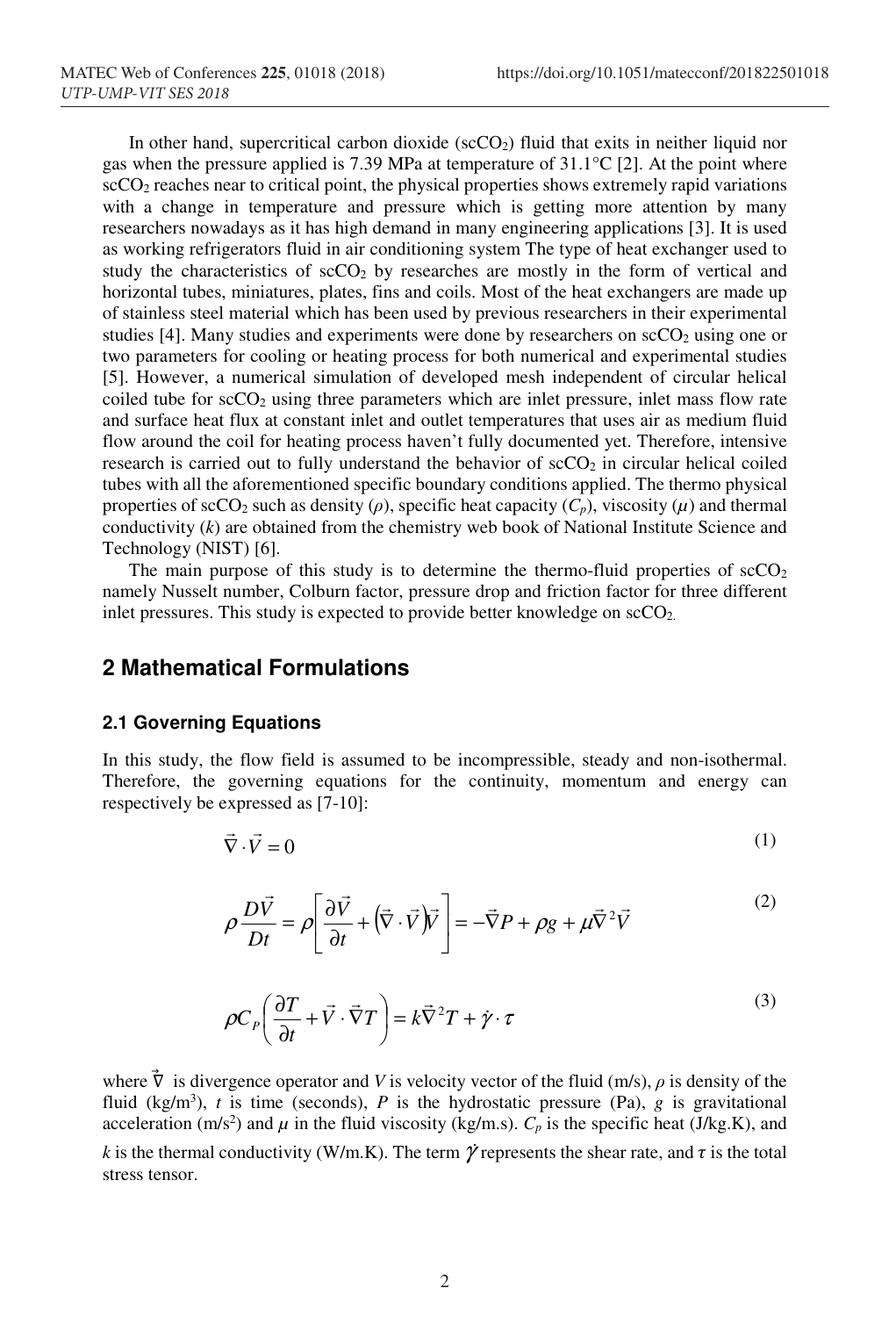### **2.2 Data reduction**

The friction in the tube causes pressure loss when a fluid flows through it. The friction factor can be calculated with the pressure drop  $(\Delta P)$  equation [7]. The general equation of *f* is:

$$
f = \frac{2D\Delta P}{\rho V^2 L} \tag{4}
$$

where *∆P* is pressure drop (Pa), *L* is length the tube (m), and *D* is diameter of the tube (m). Meanwhile, Reynolds number is calculated with following formula:

$$
Re = \frac{\rho V D}{\mu}
$$
 (5)

In addition to the friction factor, the convective heat transfer rate ( $\dot{Q}_{conv}$ ) can also be calculated with the following Newton's Law of Cooling expression [11]:

$$
\dot{Q}_{conv} = hA_s (T_s - T_\infty) \tag{6}
$$

where  $Q_{conv}$  is convection heat transfer rate (W), h is convection heat transfer coefficient (W/m<sup>2</sup> °C),  $A_s$  is surface area (m<sup>2</sup>),  $T_s$  is surface temperature (°C) and  $T_\infty$  is fluid temperature (ºC). The Nusselt number (*Nu*) was calculated using the following equation:

$$
Nu = \frac{hD}{k} \tag{7}
$$

### **3 Numerical Analysis**

#### **3.1 Computational Domain and Boundary Conditions**

In order to conduct numerical simulation for this project, a circular type of helical coil tube was sketched and designed in 3D model using SolidWorks 2014 software as shown in Figure 1.

The helical coil tube is considered and designed using single inlet and outlet diameter with all the dimensions in mm according to the experimental work of Xu. J. et.al. [12]. The material used for the helical coiled tube is stainless steel as this material is used by previous researchers in their experimental studies. Table 1 shows the dimensions used to design the numerical model of the helical coiled tube.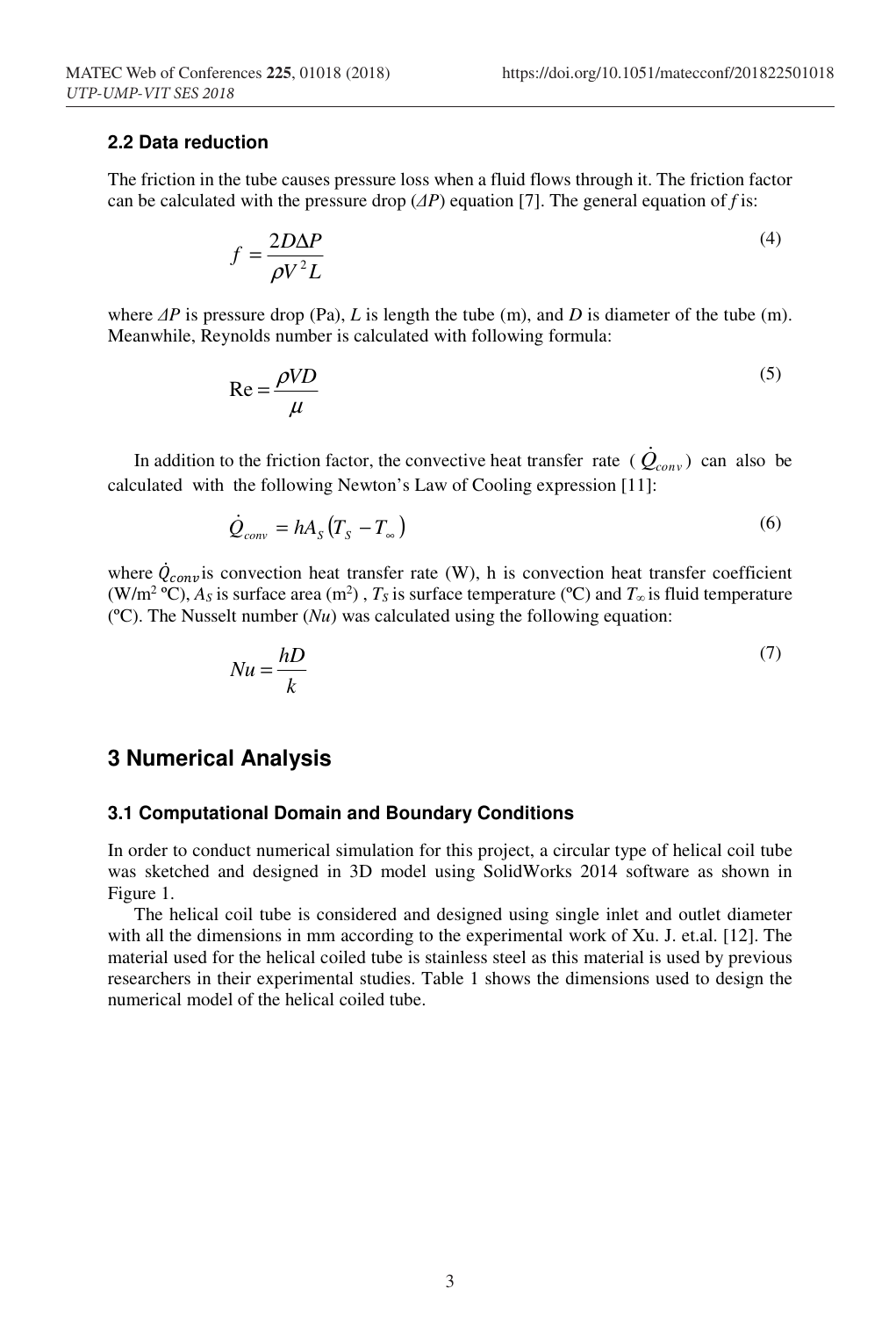

**Fig. 1.** Isometric and front views of helical coiled tube and its boundary conditions.

| <b>Table 1. Parameters.</b> |  |
|-----------------------------|--|
|                             |  |

| Coil<br>diameter,<br>$D$ (mm) | Inner<br>tube<br>diameter,<br>$d$ (mm) | uncoiled<br>tube<br>Length,<br>$L_T$ (mm) | Pitch,<br>D<br>(mm) | Ascending<br>angle, $\alpha$ | Number<br>of coil<br>turns |
|-------------------------------|----------------------------------------|-------------------------------------------|---------------------|------------------------------|----------------------------|
| 283                           |                                        | 5500                                      | 32                  | 3.2                          |                            |

For the numerical simulation of helical coil tubes, combination of various inlet parameters in terms of pressure, mass flow rate and heat fluxes have been applied to the boundaries of the circular helical coiled tube at constant inlet and outlet temperatures of 27 °C and 120 °C respectively.

The applied parameters were referred from the previous researcher's experimental case study. At the inlet of the helical tube, the  $\rm{scCO_2}$  inlet temperature was fixed at 27 °C for all three different inlet pressures. Meanwhile, at the outlet, the temperature is fixed at 120 ºC with outlet pressure near to inlet pressure. Uniform heat flux was assigned at the wall of the coiled tube. There were 9 different sets of input parameters, which are labelled as Coil 1 until Coil 9. Table 2 shows the parameters that are obtained from the previous study, applied for the helical coiled tubes at constant inlet and outlet temperatures of 27°C and 120°C.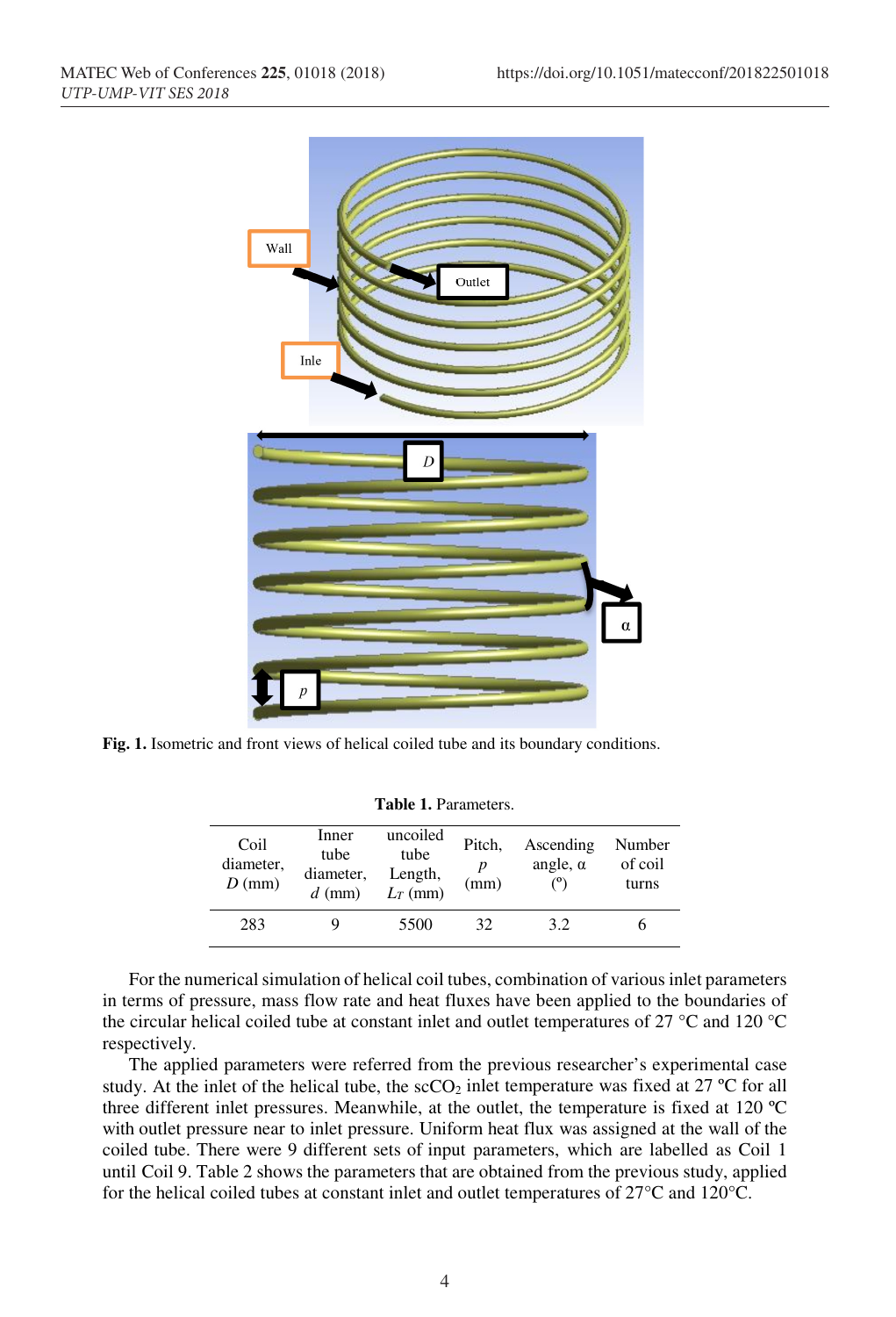| Coil 1                                  | Coil 2      | Coil 3                                  | Coil 4                                        | Coil 5         | Coil 6                               | Coil 7                    | $\operatorname{Coul} 8$ | Coil 9         |
|-----------------------------------------|-------------|-----------------------------------------|-----------------------------------------------|----------------|--------------------------------------|---------------------------|-------------------------|----------------|
| $P_1 = 8.00$ MPa                        |             |                                         | $P_2 = 9.03$ MPa<br>$P_3 = 10.05 \text{ MPa}$ |                |                                      |                           |                         |                |
| $Q_1 = 20.5 \text{ kW/m}^2$             |             |                                         | $Q_2$ = 50.5 kW/ $m^2$                        |                |                                      | $O_3 = 80.5~{\rm kW/m^2}$ |                         |                |
| m <sub>1</sub>                          | $m_{\odot}$ | m <sub>3</sub>                          | $m_{\scriptscriptstyle 1}$                    | m <sub>2</sub> | m <sub>3</sub>                       | m <sub>1</sub>            | m <sub>2</sub>          | m <sub>3</sub> |
| 0.0131                                  | 0.0151      | 0.0167                                  | 0.0131                                        | 0.0151         | 0.0167                               | 0.0131                    | 0.0151                  | 0.0167         |
| $\rho_{avg}$ = 366.01 kg/m <sup>3</sup> |             | $\rho_{avg}$ = 405.06 kg/m <sup>3</sup> |                                               |                | $\rho_{avg} = 453.27 \text{ kg/m}^3$ |                           |                         |                |

**Table 2.** Dimensions of numerical model of helical coiled tube.

**Table 3.** The thermophysical properties of scCO<sub>2</sub> at three various pressure inlet [6].

| $P_7 = 8.00 \text{ MPa}$ |                 |               |        | $P_2 = 9.03$ MPa |             |        | $P_3 = 10.05 \text{ MPa}$ |              |
|--------------------------|-----------------|---------------|--------|------------------|-------------|--------|---------------------------|--------------|
|                          | $T_1$           | 300           |        | $T_1$            | 300         |        | $T_{1}$                   | 300          |
| Coil 1                   | $\rho_1$        | 751.10        | Coil 4 | $\rho_1$         | 780.09      | Coil 7 | $\rho_1$                  | 801.19       |
|                          | $c_{p_1}$       | 3970.0        |        | $Cp_1$           | 3322.2      |        | $Cp_1$                    | 2988.7       |
|                          | $\mu_1$         | 6.2855 E - 05 |        | $\mu_1$          | 6.7392 E-05 |        | $\mu_1$                   | 7.095 E - 05 |
|                          | $k_1$           | 0.082524      |        | $k_{\rm 1}$      | 0.085921    |        | $k_1$                     | 0.088847     |
| Coil 2                   | $T_{2}$         | 323           | Coil 5 | $T_2$            | 323         | Coil 8 | $T_{2}$                   | 323          |
|                          | $\rho_2$        | 219.18        |        | $\rho_2$         | 287.41      |        | $\rho_2$                  | 390.29       |
|                          | Cp <sub>2</sub> | 2512.5        |        | $Cp_2$           | 3758.1      |        | Cp <sub>2</sub>           | 5907.3       |
|                          | $\mu_{2}$       | 2.0479 E-05   |        | $\mu_{2}$        | 2.3250 E 05 |        | $\mu_2$                   | 2.8730 E 05  |
|                          | $k_3$           | 0.032330      |        | $k_3$            | 0.040597    |        | $k_3$                     | 0.053123     |
| Coil 3                   | $T_3$           | 373           | Coil 6 | $T_3$            | 373         | Coil 9 | $T_3$                     | 373          |
|                          | $\rho_3$        | 127.74        |        | $\rho_3$         | 147.69      |        | $\rho_3$                  | 168.34       |
|                          | $Cp_3$          | 1248.1        |        | $Cp_3$           | 1307.2      |        | $Cp_3$                    | 1370.5       |
|                          | $\mu_3$         | 2.1076 E-05   |        | $\mu_3$          | 2.1553 E-05 |        | $\mu_{3}$                 | 2.2107 E-05  |
|                          | $k_3$           | 0.029277      |        | $k_3$            | 0.030306    |        | $k_{3}$                   | 0.031449     |

### **3.2 Mesh Independency Test**

The designed numerical model of helical coiled tube in SolidWorks is imported into the commercial computational fluid dynamics (CFD) software called ANSYS FLUENT 16.2. Since the mesh quality of any model plays an important role in numerical calculations, mesh independent test was conducted on a circular helical coiled tube for inlet pressure, flow rate and heat flux values of 8.00 MPa,  $0.0131$ kg/s and  $20.5$  kW/m<sup>2</sup> respectively. This is to check the mesh sensitivity in terms of various numbers of elements produced in order to choose suitable mesh size for the model. for this three different mesh sizes (36468 , 53222 and 77140**)**  were simulated at various tube ascending angles. Shown in Figure 2 is variation of wall temperature at with tube ascending angle at various number of mesh elements. As can be observed from the figure, considering the finest mesh as reference, the maximum percentage differences of the wall temperature  $T_w$  for 53222 and 36468 number of mesh elements are only 0.11% and 0.42%, respectively, which are well below the acceptable value.

This shows that any of the three mesh sizes can be used for the simulation. In this study, the 77140 numbers of elements is selected for the simulation and the meshed geometry is shown in Figure 2. Hence, the mesh independency test concludes that the final results from numerical analysis are not affected by the number of mesh elements.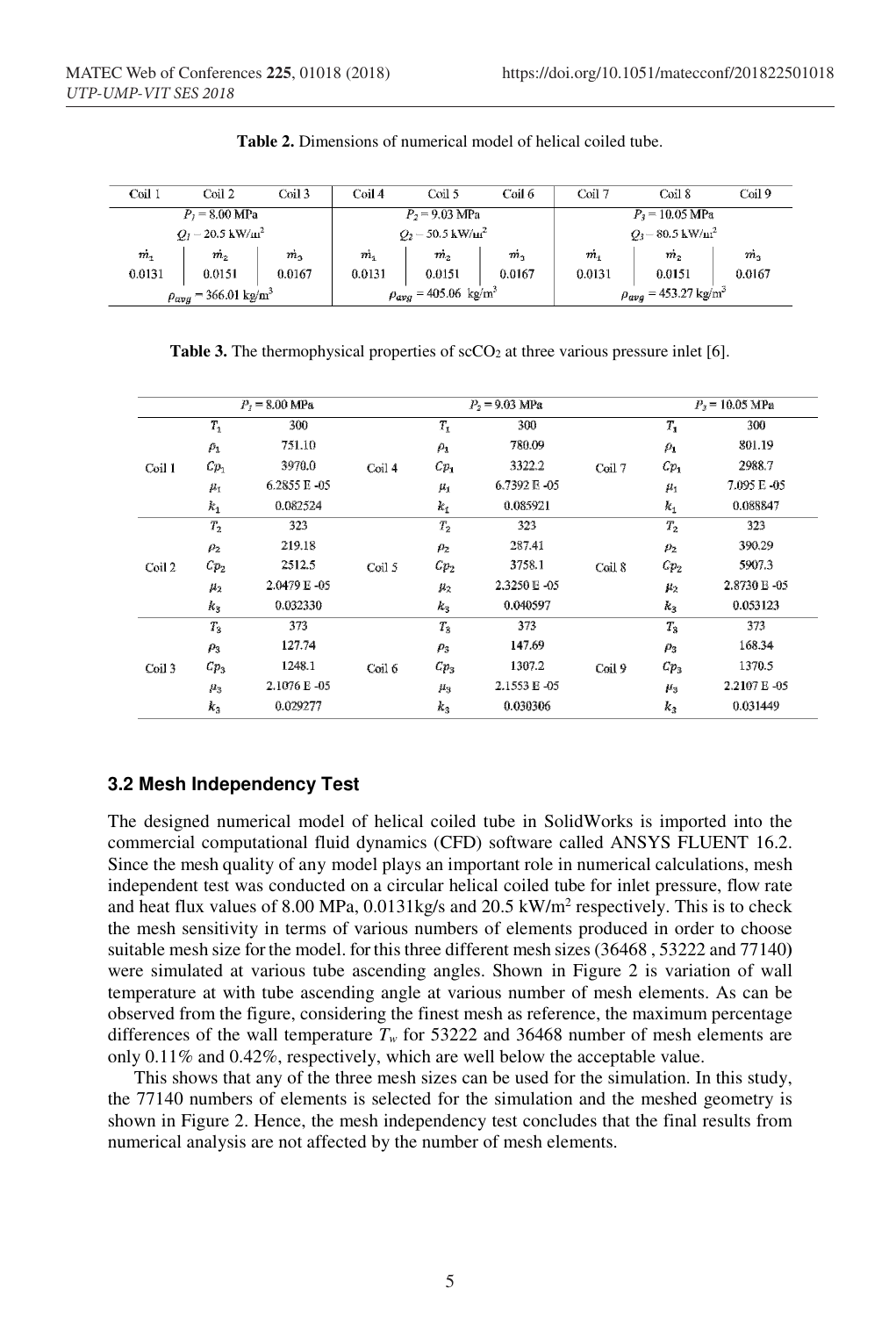

**Fig. 2.** Mesh independence test comparison for different number of mesh elements.



**Fig. 3.** The meshed circular helical coil tube.

# **4 Results and Discussions**

The data readings taken from all the simulation results in terms of wall temperature  $(T_w)$ , mean temperature  $(T_m)$ , pressure drop  $\Delta P$  and manually calculated values of Nusselt number, and friction factor are analyzed.

### **4.1 Model Validation**

Before analyzing the thermo-fluid properties of  $\sec O_2$  in heating process through coiled vertical tubes, the developed model needs to be validated first. For this, the results obtained from the present numerical model are compared with the experimental results from Xu, J. et.al [12]. The wall temperature  $(T_w)$  distribution along the helical coiled tube is compared with mathematical models of three different mesh sizes. Figure 4 shows the  $T_w$  variations along the helical coiled tube for 8.00 MPa inlet pressure with 0.0131 kg/s inlet mass flow rate, and heat flux of  $20.5 \text{ kW/m}^2$ . For all cases, the wall temperature increases as the coil ascending angle increases. The maximum percentage errors for Coil 1, Coil 2 and Coil 3 in comparison to the corresponding experimental wall temperature values are 4.9%, 1.7% and 2.6%, respectively. Hence, since the simulation results are within the acceptable error ranges,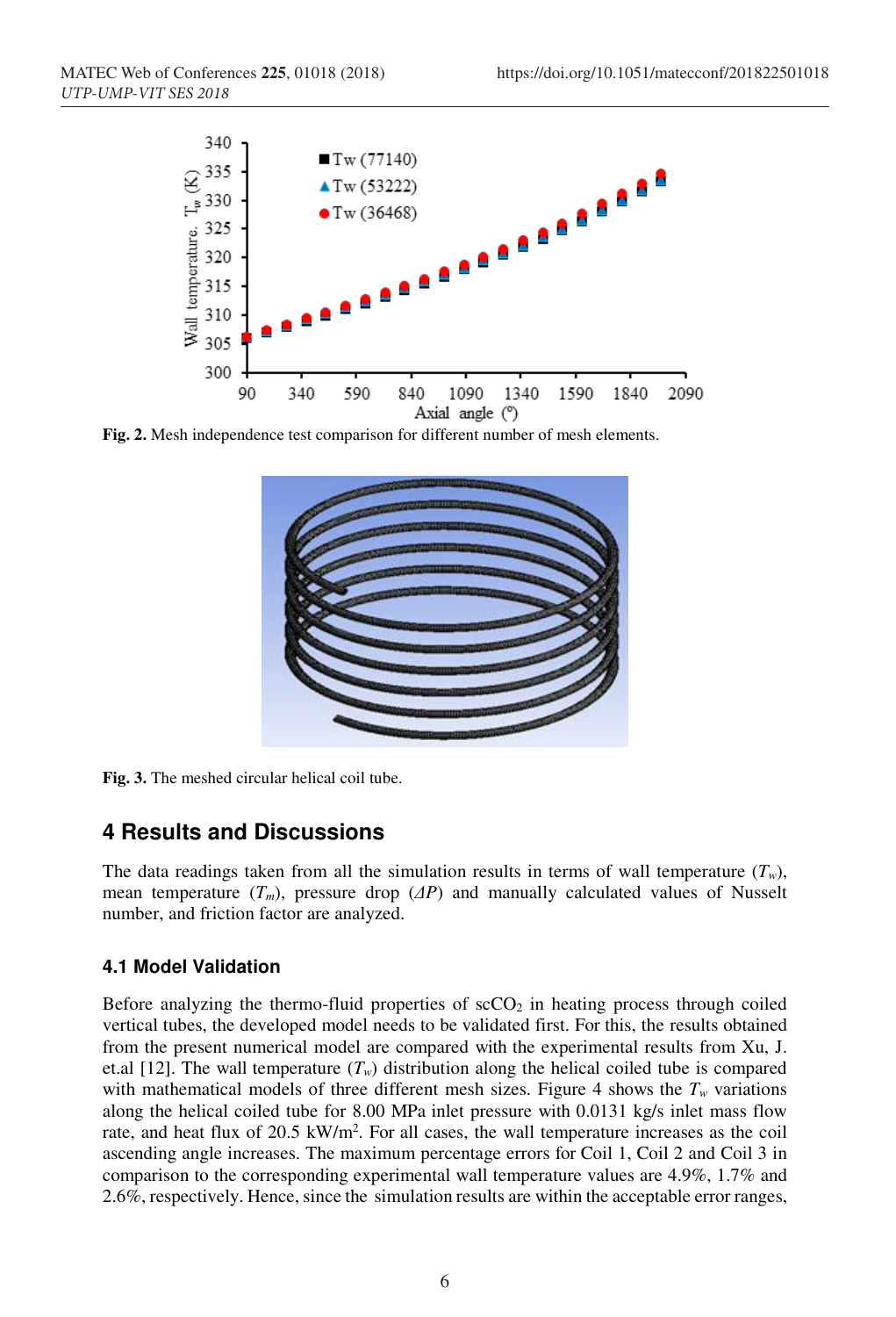the developed model can be used to simulate the flow and heat transfer characteristics of  $\sec O_2$  through coiled tubes.



**Fig. 4.** Comparison of *Tw* from numerical results with experimental results for Coil 1, Coil 2, and Coil 3 at 8 MPa inlet pressure.

#### **4.2 Nusselt number**

Figure 5 shows the variation of the average Nusselt number  $(Nu_{avg})$  with increasing mass flow rate for inlet pressures of 8 MPa, 9.03 MPa and 10.05 MPa with surface heat flux of 20.5  $kW/m^2$ , 50.5 kW/m<sup>2</sup> 80.5 kW/m<sup>2</sup>, respectively. As can be clearly seen from the figure, at all pressure values the *Nuavg* slightly decreased as the inlet mass flow flux increases. As expected, the 10 MPa inlet pressure produces the highest average Nu followed by the 9 MPa inlet pressure. The maximum average Nu increment from 8 to 9 MPa and from 8 to 10 MPa inlet pressure are around 1% and 43% respectively. This indicates that at points far from the sudo-critical point of carbon dioxide, the heat transfer is much higher than near the critical region. On the other hand, increasing the heat flux at near critical region will have little effect on the heat transfer performance of scCO2.



**Fig. 5.** Average Nusselt number results from numerical results for Coil to Coil 9.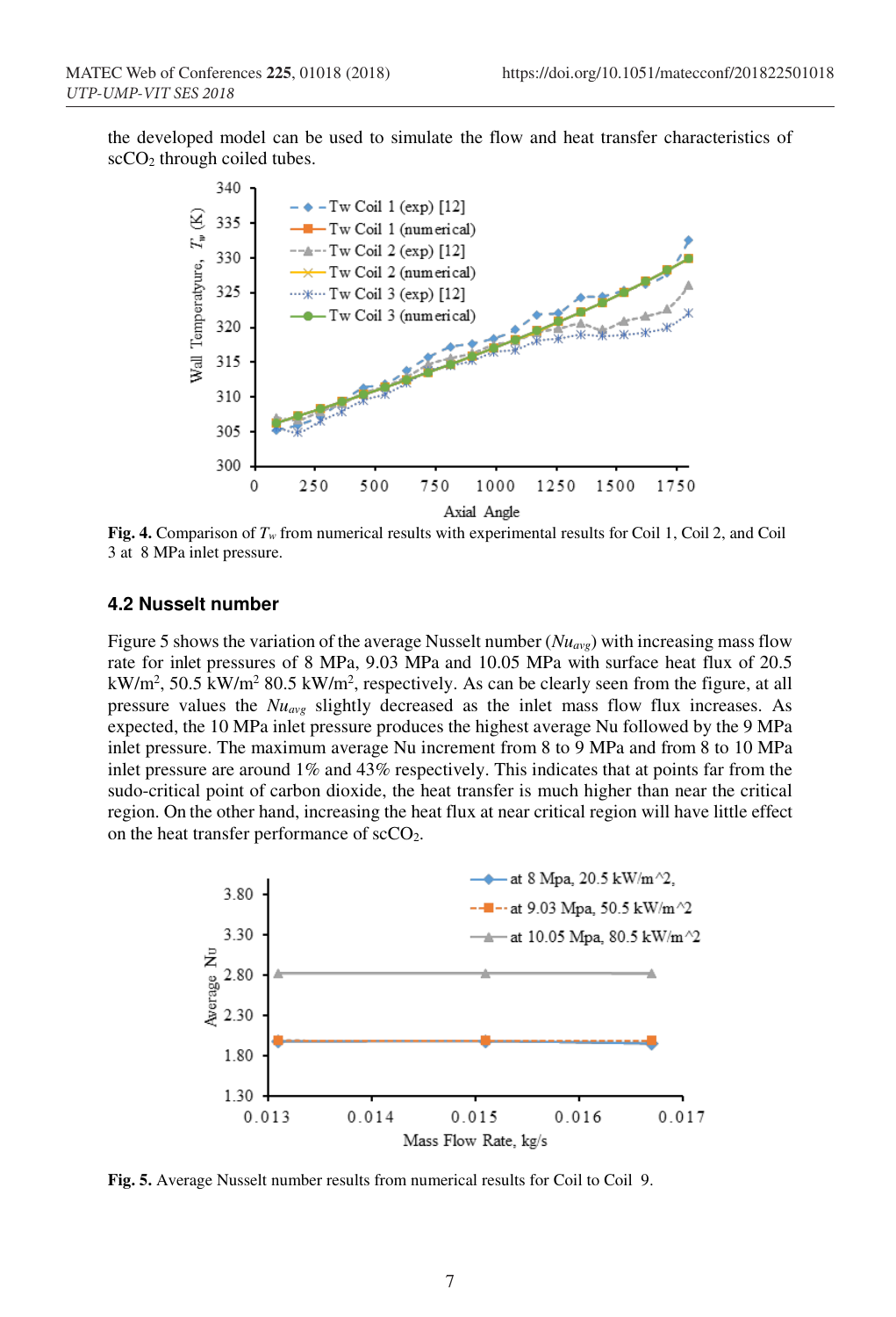The increment of  $Nu_{avg}$  initially for each coil is due to the effect of increment of *m*which tends to increase the turbulence of the  $\secO_2$  flow at extreme level in helical coiled tubes. The high heat fluxes applied for each increment of inlet pressure enhanced the heat transfer. This is due to continues increased of temperature difference between wall temperatures and mean temperatures  $(T_w - T_m)$  along the helical coil tubes.

#### **4.3 Pressure Drop**

The pressure drop (*∆P*) for all three different inlet pressures: 8 MPa, 9.03 MPa and 10.05 MPa are registered to be 5540 Pa, 4600 Pa and 5500 MPa respectively. The different mass flux in each coil did affect the friction factor showing friction factor decrement with increasing mass flux as shown in Figure 6. However, higher friction factor is observed at 8 MPa compared to 9 MPa inlet pressure case. This might be due to the reason that the heat flux was doubled for the 9 MPa case which makes the temperature inside the tube increase, hence higher pressure drop. On the other hand, even though it produces highest heat transfer, the pressure drop for 10 MPa is the highest. Considering the friction factor at 8 MPa as reverence value, the average friction factor decreased by 8% at 9.03 MPa and increased by 22% at 10.05 MPa. The continuous decrement of friction factor coefficients is due to the viscosity of  $scCO<sub>2</sub>$  itself and the amount of inlet mass flow rate (velocity) applied which affects the frictions along the coil tubes.



**Fig. 6.** Friction factor variation with mass flow rate at various critical inlet pressures.

#### **4.4 Goodness Factor**

In fact, the heat transfer enhancement can be obtained using a dimensionless number such as Nusselt number. Nevertheless, it provides a fractional indication of the overall performance. Thus, to see the overall performance of the heat exchanger, area goodness factor (*j/f*) needs to be examined. Meanwhile, the Colburn factor coefficient (*j*) is a dimensionless equation of parameter used to study the distribution of natural heat convection over the friction factor coefficient of the fluid flow. The equation of Colburn factor coefficient used is expressed as Eq. (8).

$$
j = \frac{h}{\rho u_{mx} c_p} \operatorname{Pr}^{\frac{2}{3}}
$$
 (8)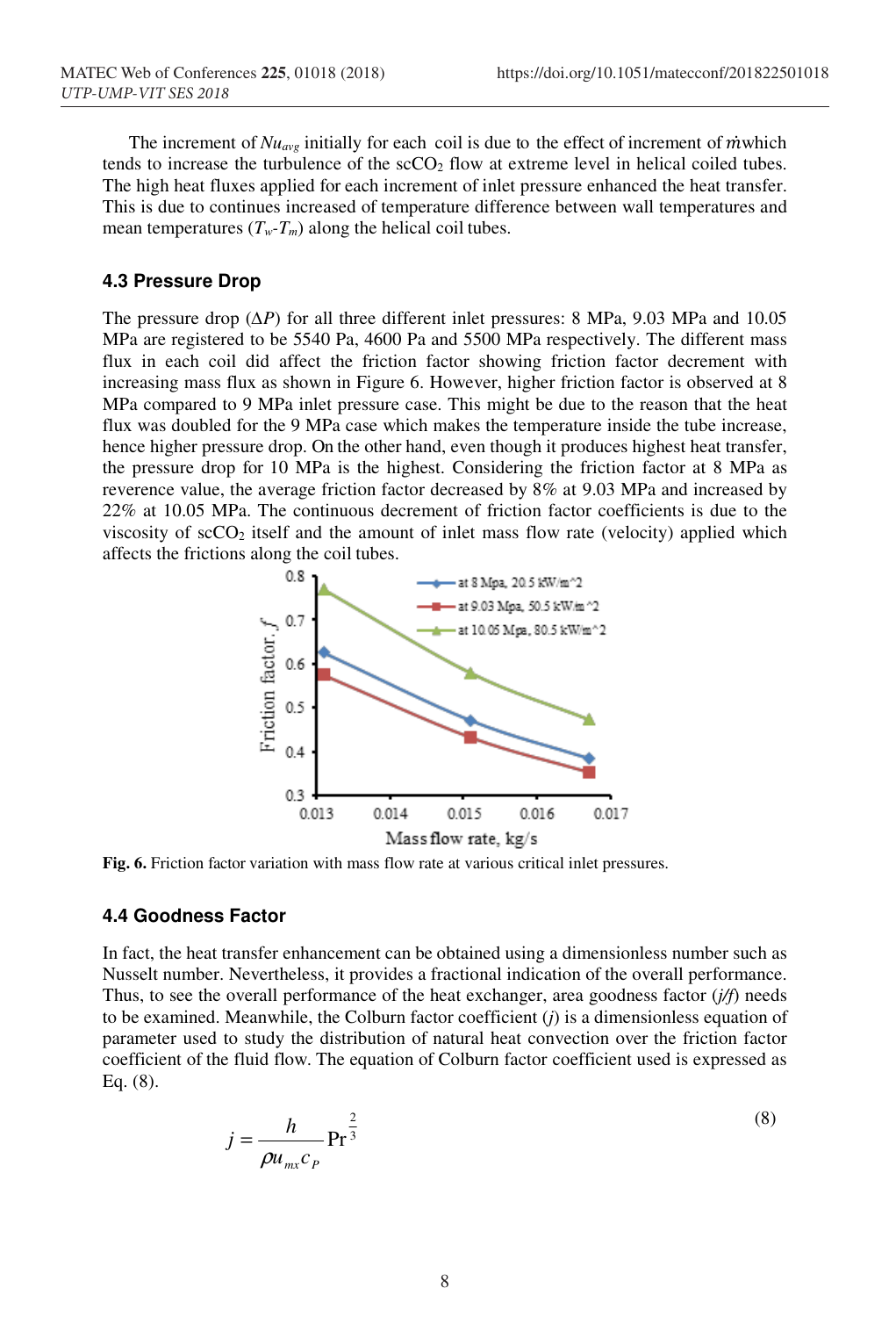Figure 7 shows variation of the area goodness factor with mass flow rate at various inlet supercritical pressures. It can be clearly seen that the *j*/*f* values increase with increasing of the mass flux. Therefore, among all the inlet pressures, the 10 MPa has the highest *j*/*f* vale for all inlet mass fluxes. The lowest goodness factor is obtained at 8 MPa. It can be concluded from the *j/f* results that high pressure inlet is recommended where high heat transfer is required. On the other hand, low inlet pressure is recommended where pumping power is a crucial issue



Mass Flow Rate, kg/s

**Fig. 7.** Area goodness factor (*j/f*) variation with mass flow rate at various supercritical inlet pressures.

# **5 Conclusions**

In conclusion, the numerical method of computational fluid dynamics (CFD) investigation of flow and heat transfer of  $\sec 0_2$  through circular helical coiled tubes has been investigated. The developed numerical model of helical coiled tube has been validated successfully with published experimental results of helical coiled tube by comparing the wall temperature (*Tw*) for Coil 1, Coil 2 and Coil 3 at 8.00 MPa and 20.5 kW/m2 . Generally, the *Nu* increases with the increment of *Re* till to the certain point along the helical coiled tube, then after that, the *Nu* decreases continuously till to the end due to pressure drop (*∆P*) and insufficient of mass flow rate (velocity) where the fluid flow is against gravity along the helical coiled tubes.

Meanwhile, the friction factor  $(f)$  decreased as the mass flow rate  $(m)$  increased. However, the area goodness factor  $(j/f)$  increased as the mass flow rate  $(m)$  increased. In general, it can be concluded from the simulation results that high pressure inlet is recommended where high heat transfer is required. On the other hand, low inlet pressure is recommended where pumping power is a crucial issue.

The authors would like to be thanking Universiti Malaysia Pahang for providing laboratory facilities and Ministry of Higher Education Malaysia for financial assistance under FRGS project no. RDU130132.

#### **References**

- 1. Zhang, W., et al., Appl. Therm. Eng., **88**: pp. 61-70. (2014)
- 2. Hagen, K.D., *Heat Transfer with Application*s. (Prentice Hall. 1999)
- 3. Liu, Z.B., et al., Appl. Therm. Eng., **70**: pp. 307-315 (2014)
- 4. Kim, T.H., et al., Nucl. Eng. Des., **288**: 110-118 (2015)
- 5. Rao, N.T., A.N. Oumer, and U.K. Jamaludin, J. Supercrit. Fluid., **116**: pp. 132-147 (2016)